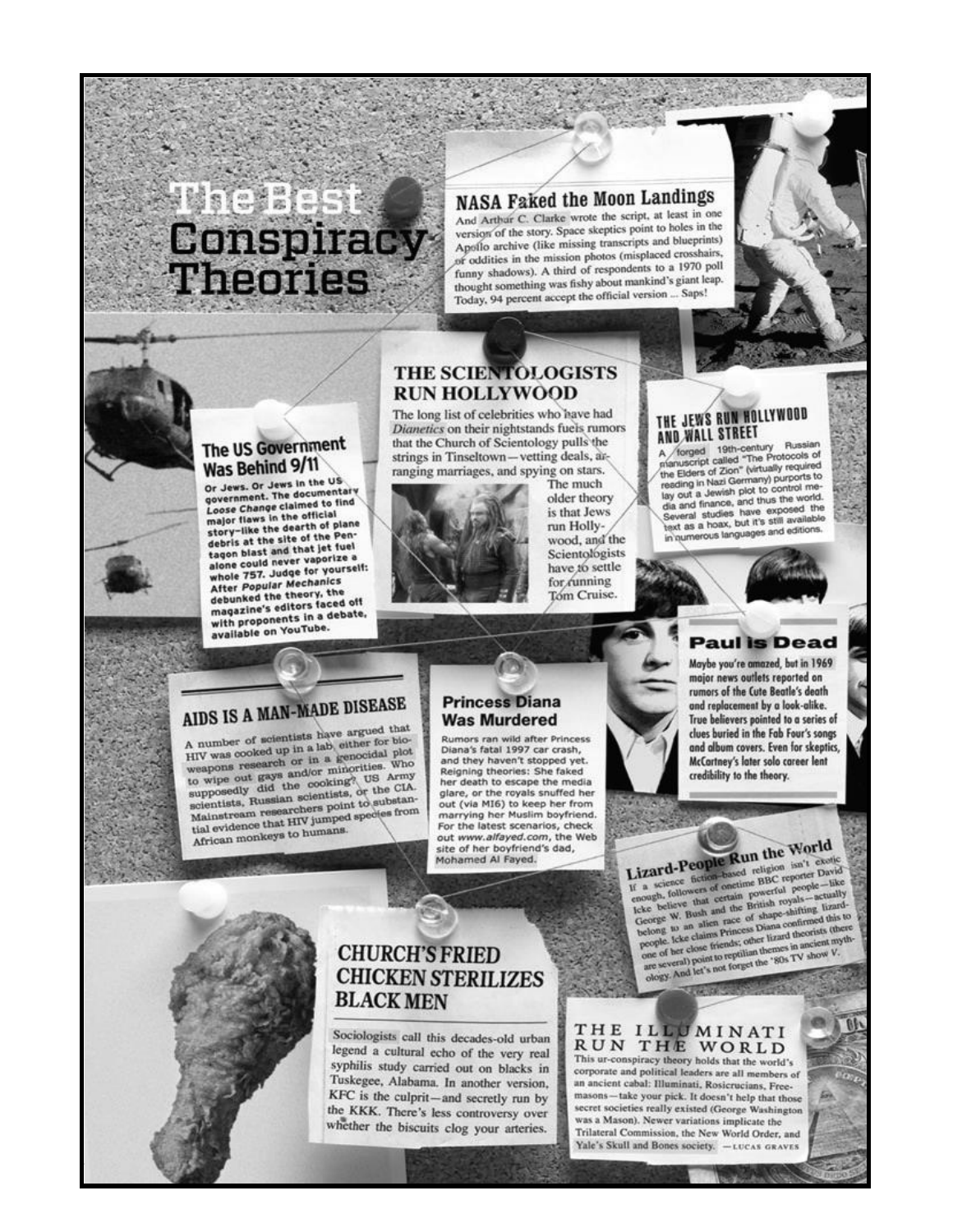### **The Terrorist Attack of September 11, 2001... Was an "Inside Job"**

Thanks to the power of the web and live broadcasts on television, the conspiracy theories surrounding the events of 9/11 - when terrorists attacked the World Trade Center in New York and the Pentagon in Washington - have surpassed those of Roswell and JFK in traction. Despite repeated claims by al-Qaeda that it planned, organized, and orchestrated the attacks, several official and unofficial investigations into the collapse of the Twin Towers (which concluded that structural failure was responsible) and footage of the events themselves, the conspiracy theories continue to grow in strength.

The theories range from those who believe the U.S. Government had prior warning of the attacks but did not do enough to stop them, to those who believe the Bush Administration deliberately turned a blind eye to those warnings because it wanted a pretext to launch wars in the Middle East.

A large group of people - collectively called the 9/11 Truth Movement - cite evidence that an airliner did not hit the Pentagon and that the World Trade Center could not have been brought down by airliner impacts and burning aviation fuel alone.

Many witnesses - including firemen, policemen and people who were inside the towers at the time - claim to have heard explosions below the aircraft impacts (including in basement levels) and before both the collapses and the attacks themselves. As with the assassination of JFK, the official inquiry into the events - the  $9/11$ Commission Report - is widely derided by the conspiracy community and held up as further evidence that 9/11 was an "inside job". Scientific journals have consistently rejected these hypotheses.

#### **Lee Harvey Oswald was NOT the lone assassin of John F. Kennedy**

JFK was shot on Friday, November 22, 1963, in Dallas, Texas. He was fatally wounded by gunshots while riding with his wife - Jacqueline Kennedy - in a motorcade. The 10-month investigation of the Warren Commission of 1963 to 1964, the United States House Select Committee on Assassinations (HSCA) of 1976 to 1979, and other government investigations concluded that the President had been assassinated by Lee Harvey Oswald - who was himself shot dead by Jack Ruby while in police custody.

But doubts about the official explanation and the conclusion that Oswald was the lone gunman firing from the Texas Book Depository overlooking Dealey Plaza where Kennedy was hit surfaced soon after the commission report. Footage of the motorcade taken by Abraham Zapruder on 8mm film supported the growing belief that at least four shots were fired - not the three that the Warren Commission claimed. The moments of impact recorded on the film also suggested that at least one of the shots came from a completely different direction to those supposedly fired by Oswald evidence backed up by testimony of several eye witnesses. Many believed that several shots were fired by gunmen hiding behind a picket fence on a grassy knoll overlooking the plaza.

In 1979, the House Select Committee on Assassinations (HSCA) found both the original FBI investigation and the Warren Commission Report to be seriously flawed. The HSCA also concluded that there were at least four shots fired and that it was probable that a conspiracy existed. However, later studies, including one by the National Academy of Sciences, have called into question the accuracy of the evidence used by the HSCA to support its finding of four shots. Still, many people argue that six shots were fired at Kennedy.

**------------------------------------------------------------------------------------ History's Conspiracy Theories \*\* Page 2 \*\* © 2012 Dr. Hartnell's** *Revolution*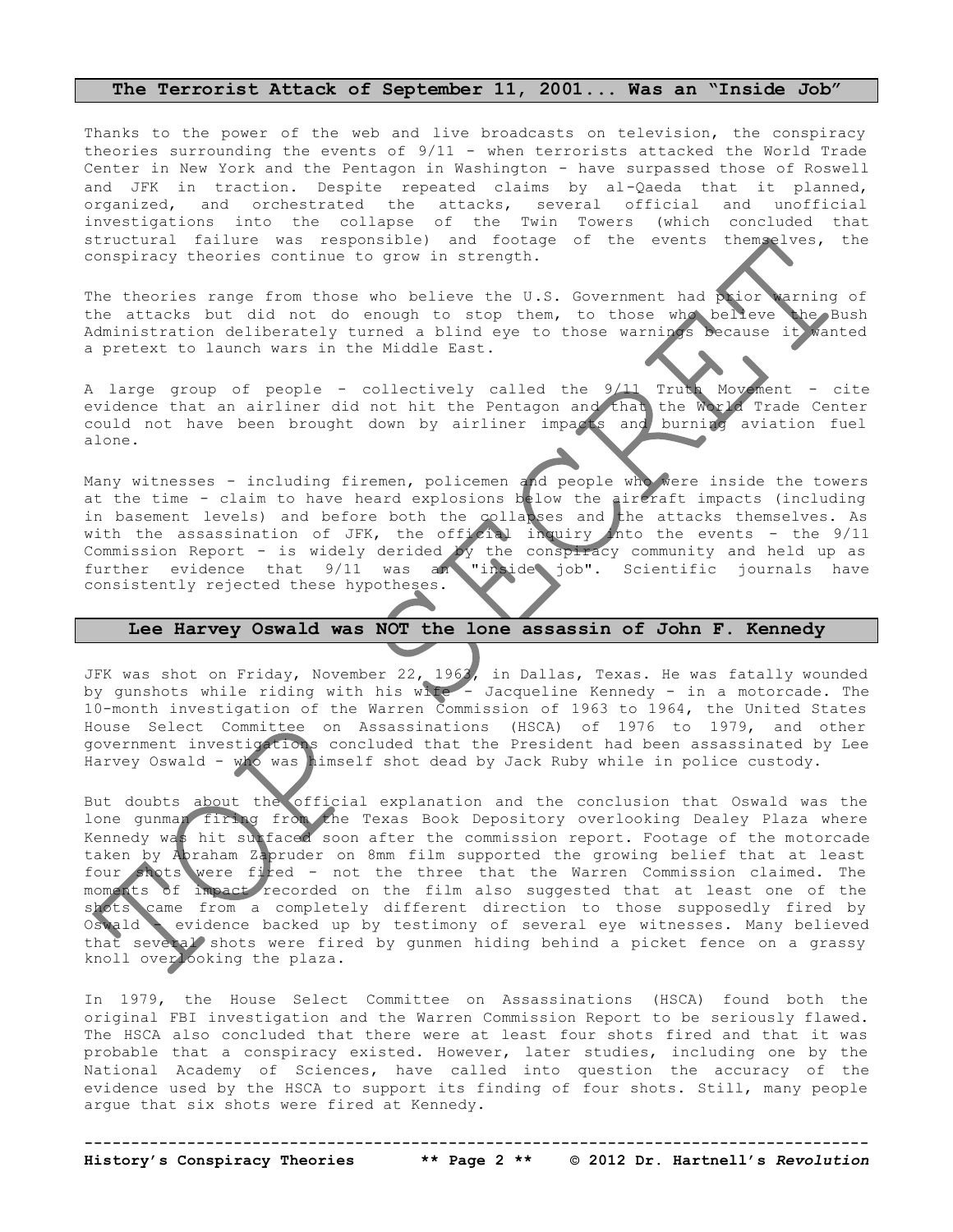#### **There Were Aliens at Roswell**

Roswell was the event that kick-started more than a half century of conspiracy theories surrounding unidentified flying objects (UFOs). Something did crash at Roswell, New Mexico, sometime before July 7, 1947 and - at first - the U.S. authorities stated explicitly that this was a flying saucer. Numerous witnesses reported seeing metallic debris scattered over a wide area and at least one reported seeing a blazing craft crossing the sky shortly before it crashed. In recent years, witnesses have added significant new details, including claims of a large military operation dedicated to recovering alien craft and aliens themselves, at as many as 11 crash sites, and alleged witness intimidation. In 1989, former mortician Glenn Dennis claimed that he was involved in alien autopsies which were carried out at the Roswell air force base.

The conspiracy theory has been fanned by the U.S. military repeatedly changing its story. Within hours of the Army telling reporters that it had recovered a crashed saucer, senior officers insisted that the only thing that had fallen from the sky had been a weather balloon. A report by the Office of the Secretary of the Air Force released in 1995, concluded that the reported recovered material in 1947 was likely debris from a secret government program called Project Mogul, which involved high altitude balloons meant to detect sound waves generated by Soviet atom bomb tests and ballistic missiles. A second report, released in 1997, concluded that reports of alien bodies were likely a combination of innocently transformed memories of military accidents involving injured or killed personnel, and the recovery of anthropomorphic dummies in military programs like Project High Dive conducted in the 1950s.

#### **NASA Faked the Moon Landings**

Some of the theories surrounding this subject are that the Apollo astronauts did not land on the Moon; NASA and possibly others intentionally deceived the public into believing the landings did occur by manufacturing, destroying, or tampering with evidence, including photos, telemetry tapes, transmissions, and rock samples; and that NASA and possibly others continue to actively participate in the conspiracy to this day.

Those who think that NASA faked some or all of the landings base their theories on photographs from the lunar surface which they claim show camera crosshairs partially behind rocks, a flag planted by Buzz Aldrin moving in a strange way, the lack of stars over the lunar landscape, and shadows falling in different direction. Many commentators have published detailed rebuttals to the hoax claims, and these theories have been generally discounted.

#### **The Illuminati Runs the New World Order**

A conspiracy in which powerful and secretive groups (the Illuminati, t he Bilderberg Group, and other shadowy cabals) are plotting to rule mankind with a single world government. Many historical events are said to have been engineered by these groups with one goal - the New World Order (NWO). The groups use political finance, social engineering, mind control, and fear-based propaganda to achieve their aims. Signs of the NWO are said to be the pyramid on the reverse of the Great Seal of the United States, strange and disturbing murals at Denver International Airport, and pentagrams in city plans. International organizations such as the World Bank, the IMF, the European Union, the United Nations, and NATO are listed as founding organizations of the New World Order.

**------------------------------------------------------------------------------------**

**History's Conspiracy Theories \*\* Page 3 \*\* © 2012 Dr. Hartnell's** *Revolution*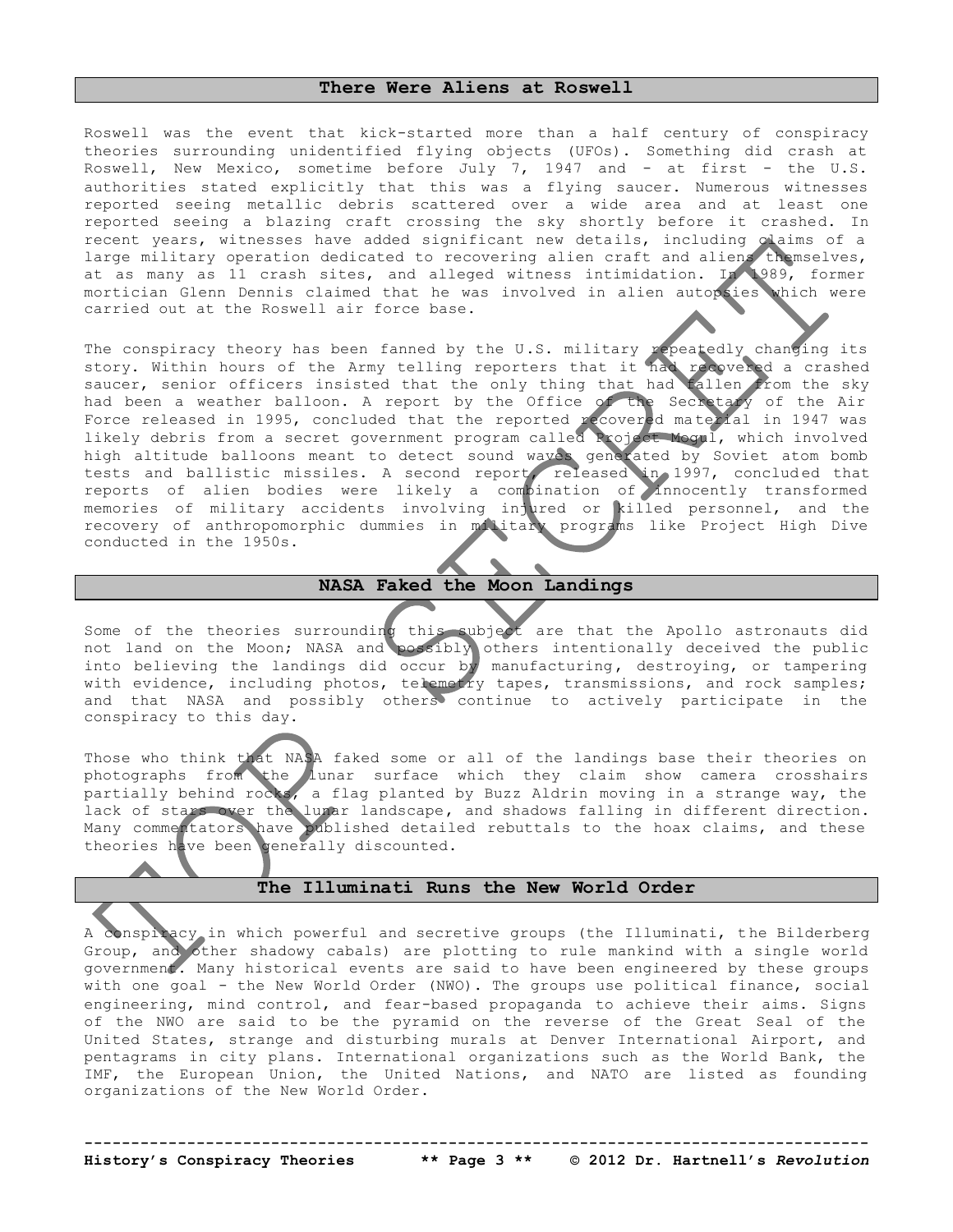#### **Shakespeare Was NOT Shakespeare**

Who really was the English language's greatest writer? Among the numerous alternative candidates that have been proposed Francis Bacon, Christopher Marlowe, William Stanley (6th Earl of Derby), and Edward de Vere (17th Earl of Oxford), are the most popular. Theorists believe there is a lack of evidence proving that the actor and businessman sometimes known as "Shaksper of Stratford"was responsible for the body of works that bear his name. Very little biographical information exists about Shakespeare.

#### **Paul McCartney is Dead**

"Paul is dead" is an urban legend alleging that Paul McCartney died in a car crash in 1966 and was replaced by a look-alike and sound-alike. "Evidence" for McCartney's death consists of "clues" found among the Beatles' many recordings. Hundreds have been cited at various times by various people. They include statements allegedly heard when a song is played backwards, symbolism found in obscure lyrics, and ambiguous imagery on album covers. A few of them are well known, such as the fact that McCartney is the only barefooted Beatle and is out of step with the others on the cover of the *Abbey Road* album.

#### **The AIDS Virus Was Created in a Laboratory**

Since the Centers for Disease Control and Prevention first reported the HIV/AIDS epidemic in 1981, rumors have persisted that the deadly virus was created by the CIA to wipe out homosexuals and African-Americans. Even today, the conspiracy theory has a number of high-profile believers. South African President Thabo Mbeki once touted the theory, disputing scientific claims that the virus originated in Africa and accusing the U.S. Government of manufacturing the disease in military labs. When she won the Nobel Peace Prize, Kenyan ecologist Wangari Maathai used the international spotlight to support that theory as well. Others insist that the government deliberately injected gay men with the virus during 1978 hepatitis-B experiments in New York, San Francisco, and Los Angeles. Still others point to Richard Nixon, who combined the U.S. Army's biowarfare department with the National Cancer Institute in 1971. Though the co-discoverers of HIV - Dr. Robert Gallo of the National Cancer Institute and Dr. Luc Montagnier of the Pasteur Institute in Paris - don't agree on its origins, most members of the scientific community believe the virus jumped from monkeys to humans some time during the 1930s.

#### **The Reptilian Elite Are Ruling the World**

They are among us!<sup>[]</sup>! Blood-drinking, flesh-eating, shape-shifting extraterrestrial reptilian humanoids with only one objective in their cold-blooded little heads: to enslave the human race. They are our leaders, our corporate executives, our beloved Oscar-winning actors and Grammy-winning singers, and they're responsible for the Holocaust, the Oklahoma City bombings, and the 9/11 attacks ... at least according to former BBC sports reporter David Icke, who became the poster human for the theory in 1998 after publishing his first book, The Biggest Secret, which contained interviews with two Brits who claimed members of the royal family are nothing more than reptiles with crowns. The conspiracy theorist and New Age philosopher, who wore only turquoise for a time and insisted on being called Son of God -Head, says these "Annunaki" (the reptiles) have controlled humankind since ancient times; they count among their number Queen Elizabeth II, George W. Bush, Henry Kissinger, Bill and Hillary Clinton, and Bob Hope. Encroaching on other conspiracy theorists' territory, Icke even claims that the lizards are behind secret societies like the Freemasons and the Illuminati.

#### **------------------------------------------------------------------------------------ History's Conspiracy Theories \*\* Page 4 \*\* © 2012 Dr. Hartnell's** *Revolution*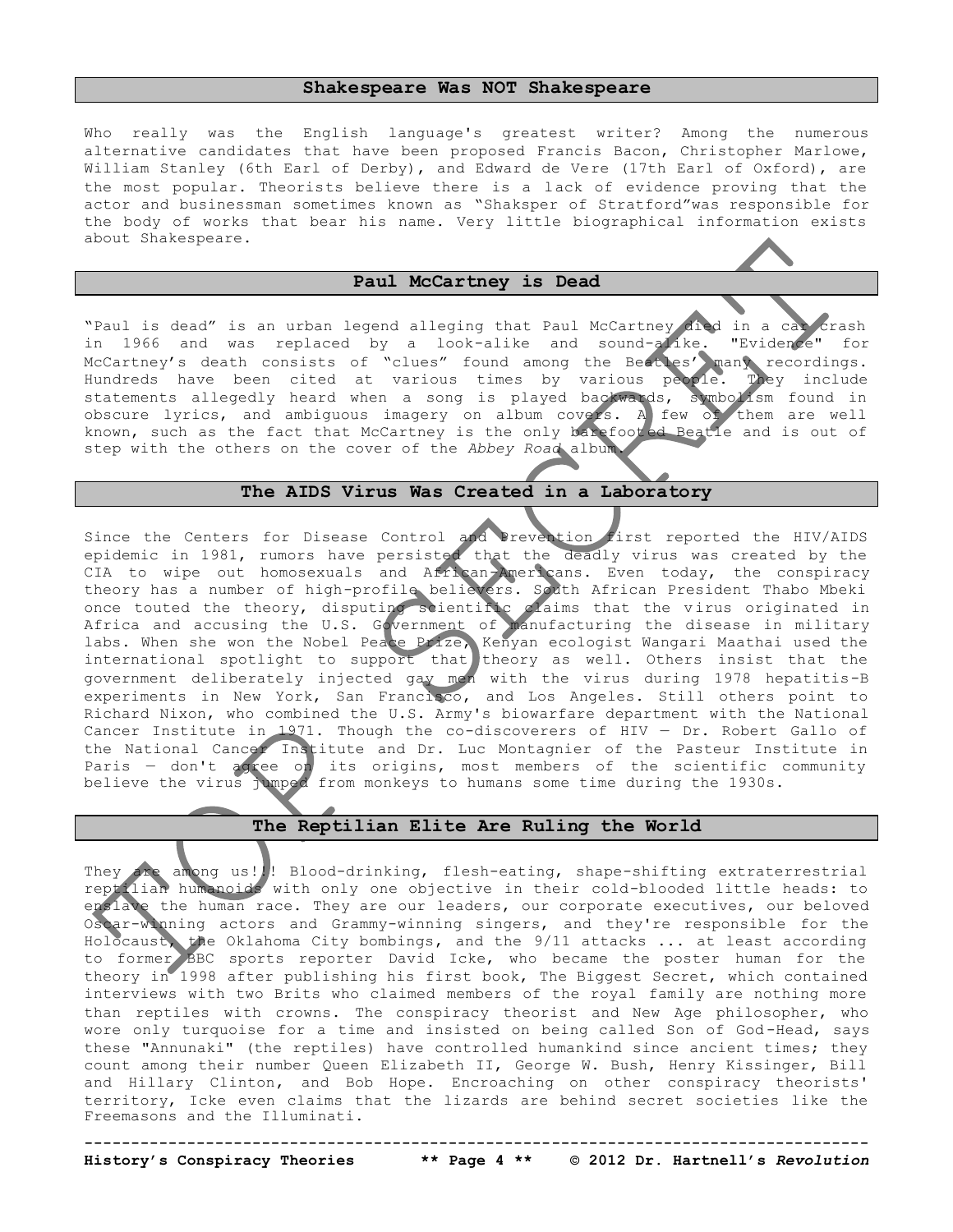#### **Jesus and Mary Magdalene Were Married**

Jesus and Mary Magdalene might have been married, or so says the Gospel of Philip. Sure, it's the basic plot of The Da Vinci Code (the thriller also wraps in conspiracy shibboleths like Opus Dei and the Knights Templar for good measure) but the theory finds its basis in writings from the Gnostic Gospels, which were discovered in 1945 and whose authenticity religious experts still dispute. In the Gospel of Philip, Mary Magdalene, who is referred to as Jesus' koinonos, a Greek term for "companion" or "partner", is depicted as being closer to Jesus than any other apostle.

In an exchange between Peter and Mary, he admits to her that "the Savior loved you above all other women"  $-$  a tense moment in the scripture that seems to portray the jealousy that the other apostles might have felt for Mary's relationship with Jesus. The only other evidence used to support the theory is a mention of Jesus kissing Mary often, but some say kissing was the custom and it was typical of Jesus to practice it with those close to him. (Remember Judas?)

#### **The Holocaust Never Happened**

Despite overwhelming evidence and an admission and apology from Germany decades ago, revisionists continue to claim that nearly 6 million Jews were not killed by Nazis during the Holocaust. Iranian President Mahmoud Ahmadinejad, for one, has called the Holocaust a "myth" and suggested that Germany and other European countries, rather than Palestine, provide land for a Jewish state.

Unlike Ahmadinejad, most revisionists do not deny that Jews were interned in prison camps during World War II; rather, they argue that the number of deaths was greatly exaggerated. Gas chambers are a particular sticking point: Holocaust deniers say they were purely a rumor or, if they indeed existed, were not powerful enough to kill — though evidence and history indicate otherwise. And the photographs of emaciated and dying Jews? Attorney Edgar J. Steele, a revisionist, says, "All those pictures of skinny people and bodies stacked like cordwood were actually of Czechs and Poles and Germans [who] died of typhus, which was rampant in the camps."

#### **The KKK Makes Products Aimed at Killing "Select" Groups of People**

The Ku Klux Klan owns certain businesses that sell products meant for genocide, usually via smoking or sterilization. In the rumor mill, tobacco companies are often associated with the KKK. The spelling of Kool, for example, was taken as a sign of Klan involvement. In the early 1990s, R.J. Reynolds became the subject of Klan rumors when it planned to market Uptown menthols in inner cities. Marlboro's packaging was cited as evidence of Klan involvement, including three sideways K's or hooded figures on the crest. When an anti-smoking tract by England's Health Education Authority featured a Marlboro-like pack labeled with three K's, Philip Morris threatened to sue the agency for reviving "defamatory allegations". As a result, the HEA withdrew the pamphlet from schools.

Some people claimed that an ingredient in the batter of Church's Chicken was designed to sterilize black males (or any inner-city resident). In response to the rumor, Church's PR department printed a list of fourteen minority individuals as references–headed by the current director of the NAACP–and included positive hiring statistics showing that 72% of managers and 50% of the board were people of color. California congressman Jim Bates intervened with FDA testing when he heard his constituents' worries about the food's safety.

**------------------------------------------------------------------------------------ History's Conspiracy Theories \*\* Page 5 \*\* © 2012 Dr. Hartnell's** *Revolution*